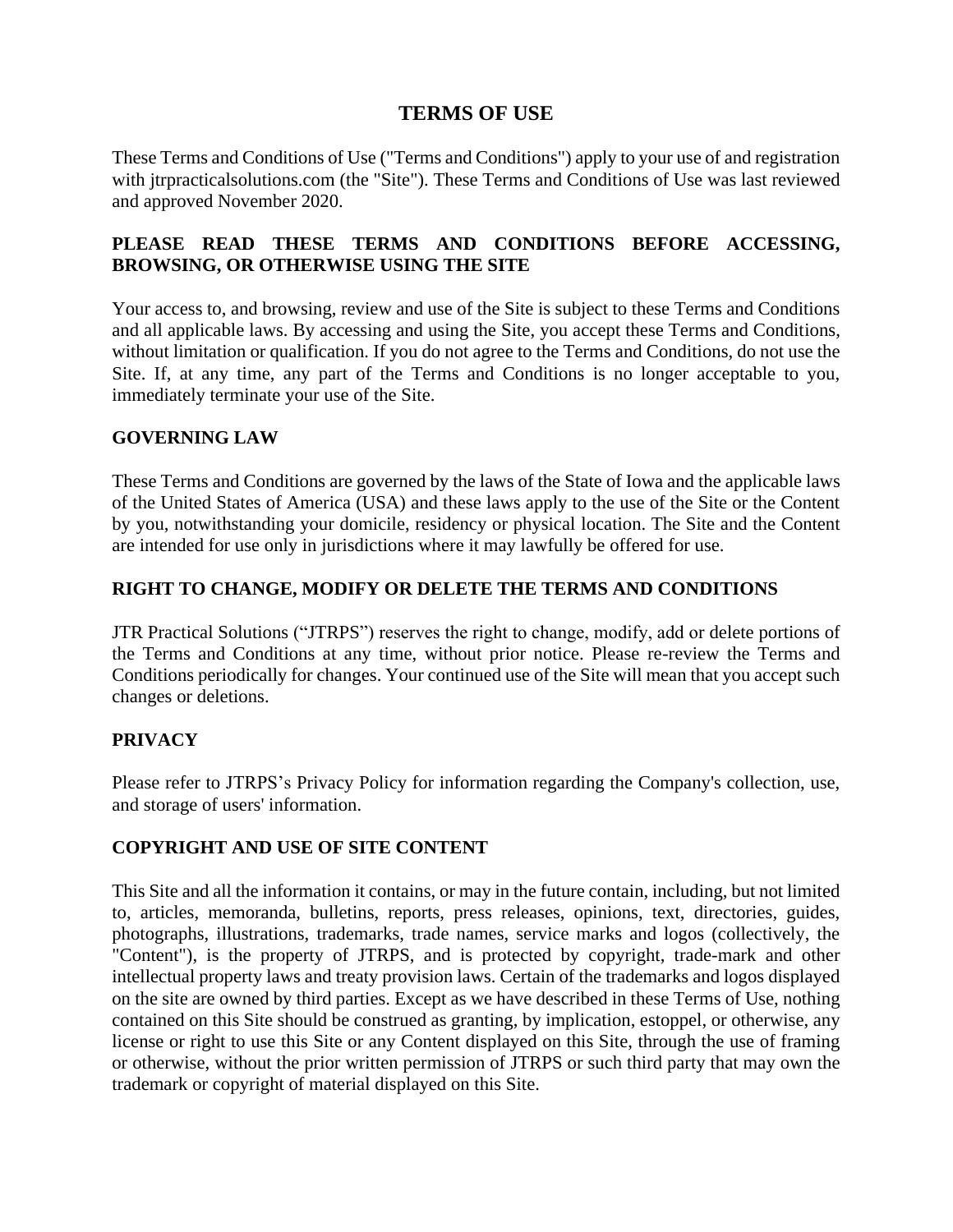JTRPS encourages and permits links to Content on the Site. However, JTRPS is an organization committed to the highest professional standards. Therefore, JTRPS does not grant any license or other permission for links or other use of the Site or its Content if such use or link: (a) suggests that JTRPS promotes or endorses any third party's causes, ideas, political campaigns, web sites, products or services, (b) copies, displays, disseminates or otherwise uses the Content without JTRPS's express written consent, or (c) uses the Content for commercial purposes. Furthermore, JTRPS does not grant its consent for links to the Site where the linking party engages in any Prohibited Conduct (as described in these Terms of Use). We reserve the right to withdraw permission for any link at any time.

No part of the Site or the Content may be reproduced, modified, distributed, sold, published, broadcast, retransmitted or circulated in any form without the prior written consent of JTRPS, except to the extent that such use is for your personal, non-commercial use. To request such consent, please contact: [info@jtrpracticalsolutions.com](mailto:info@jtrpracticalsolutions.com)

All copies must include this copyright notice.

## **RESPONSES TO ONLINE REQUESTS**

From time to time, JTRPS may offer to provide information or materials via e-mail or otherwise to interested persons. JTRPS reserves the right, in its absolute discretion, to reject any requests for such information or materials, or to discontinue the provision of such information or materials to any person, for any reason whatsoever.

# **PROHIBITED CONDUCT.**

You may use the Site for lawful purposes only. You may not upload to, or distribute or otherwise publish through the Site, any Content that is any of the following:

- libelous, defamatory, obscene, pornographic, abusive, harassing or threatening, or otherwise objectionable to JTRPS in the Company's sole discretion;
- contains computer viruses, worms, moles or other contaminating or destructive elements;
- violates the rights of others, such as Content that infringes any copyright, trademark, patent, trade secret or violates any right of privacy or publicity;
- contains any false or misleading statement;
- contains advertising; or
- otherwise violates any applicable criminal or civil law. You may not use the Site for any commercial purpose and may not distribute over the Site any solicitation of funds, goods and services. In addition, you may not use the Site to solicit subscribers to join other online information services that are competitive with the Site.

#### **NON-ENDORSEMENT**

The Site may contain links to sites on the Internet that are owned and operated by third parties (the "External Sites"). You acknowledge that JTRPS is not responsible for the availability of, or the content or software applications located on or through any External Site. You should contact the site administrator or Webmaster for those External Sites if you have any concerns regarding such links or External Sites.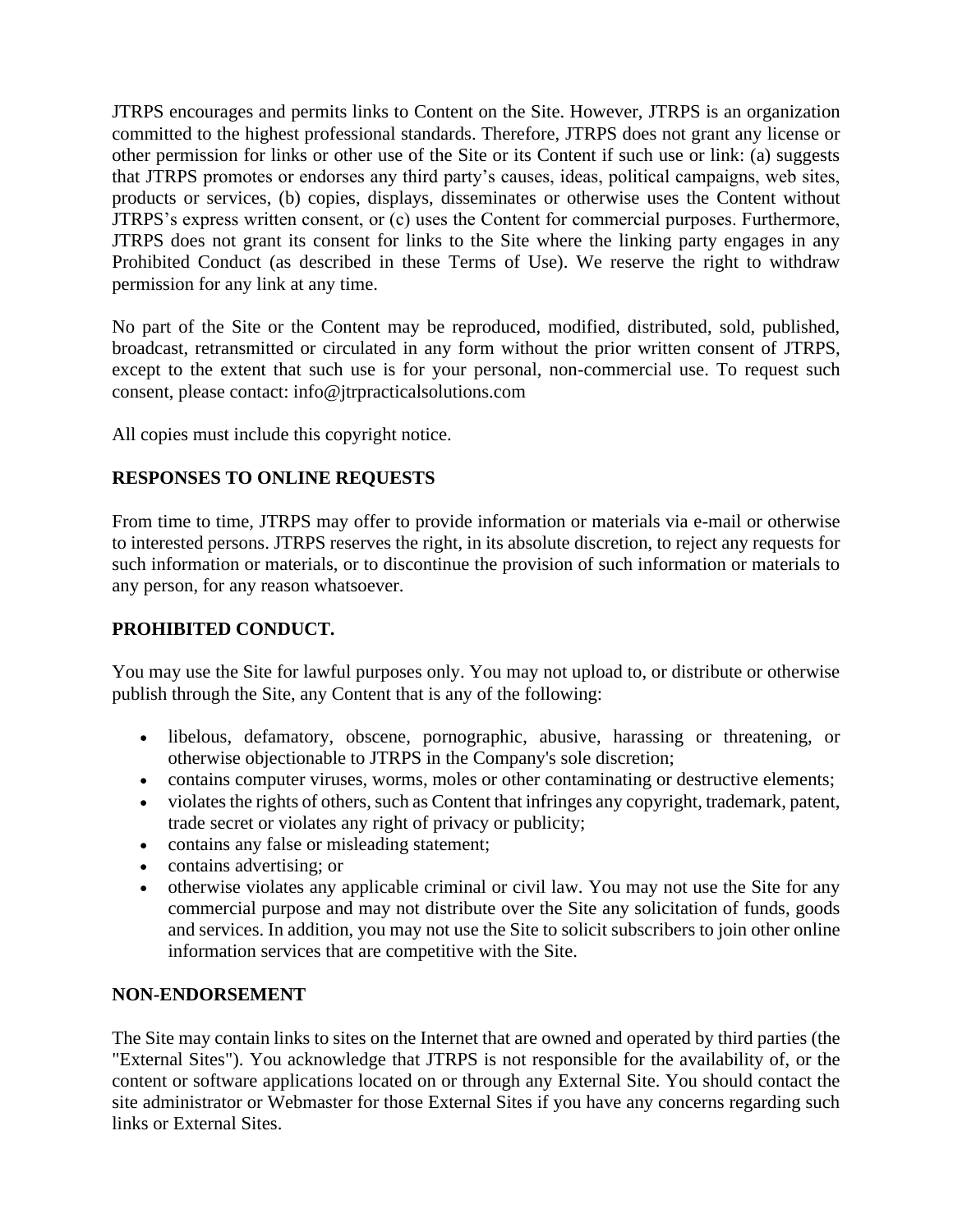#### **REGISTRANT INFORMATION**

JTRPS shall have the right to disclose certain limited registrant information including, but not limited to, the registrant's name, e-mail and mailing address, to affiliates, partners and third-party vendors for the purpose of providing registrants with information about products and services. JTRPS shall also have the right to disclose aggregate information about registrant usage and demographics in a manner that does not reveal the personal identity of any individual registrant. JTRPS shall have the right to send you electronic mail to inform you of changes or additions to the Site, or of any products and services of JTRPS. For additional information, see the Company's Privacy Policy.

#### **THIRD PARTIES**

JTRPS may provide you with links to third party Web sites, and some of the Content appearing to originate from the Site may be supplied by third party Content providers. JTRPS has no responsibility for these third-party Web sites, which are governed by the terms of use and privacy policies, if any, of the applicable third-party Content providers.

Microsoft Advertising, Google Advertising & Google Analytics collect data from our website for use with any advertising agreements we have with them. This data may include your browser, internet provider and other data transferred between the JTRPS website and their data collectors to ensure our advertising is effective.

## **ACCESS TO AND AVAILABILITY OF THE SITE**

The Site may become unavailable to you as a result of maintenance, malfunction of computer hardware or software, or for other reasons, and may result in damages to your systems or operations. You shall be solely responsible for ensuring that any information or content obtained from the Site does not contain any virus, worm, mole or other computer software code or subroutine designed to disable, erase, impair or otherwise damage your systems, software, or data.

#### **RESTRICTION, SUSPENSION OR TERMINATION**

JTRPS reserves the right, in its sole discretion, to restrict, suspend or terminate your access to all or any part of the Site at any time for any reason without prior notice or liability and without any obligation to refund any portion of fees paid for any product or service.

JTRPS may change, suspend or discontinue all or any aspect of the Site at any time, including the availability of any Site feature, database, or content, without prior notice or liability.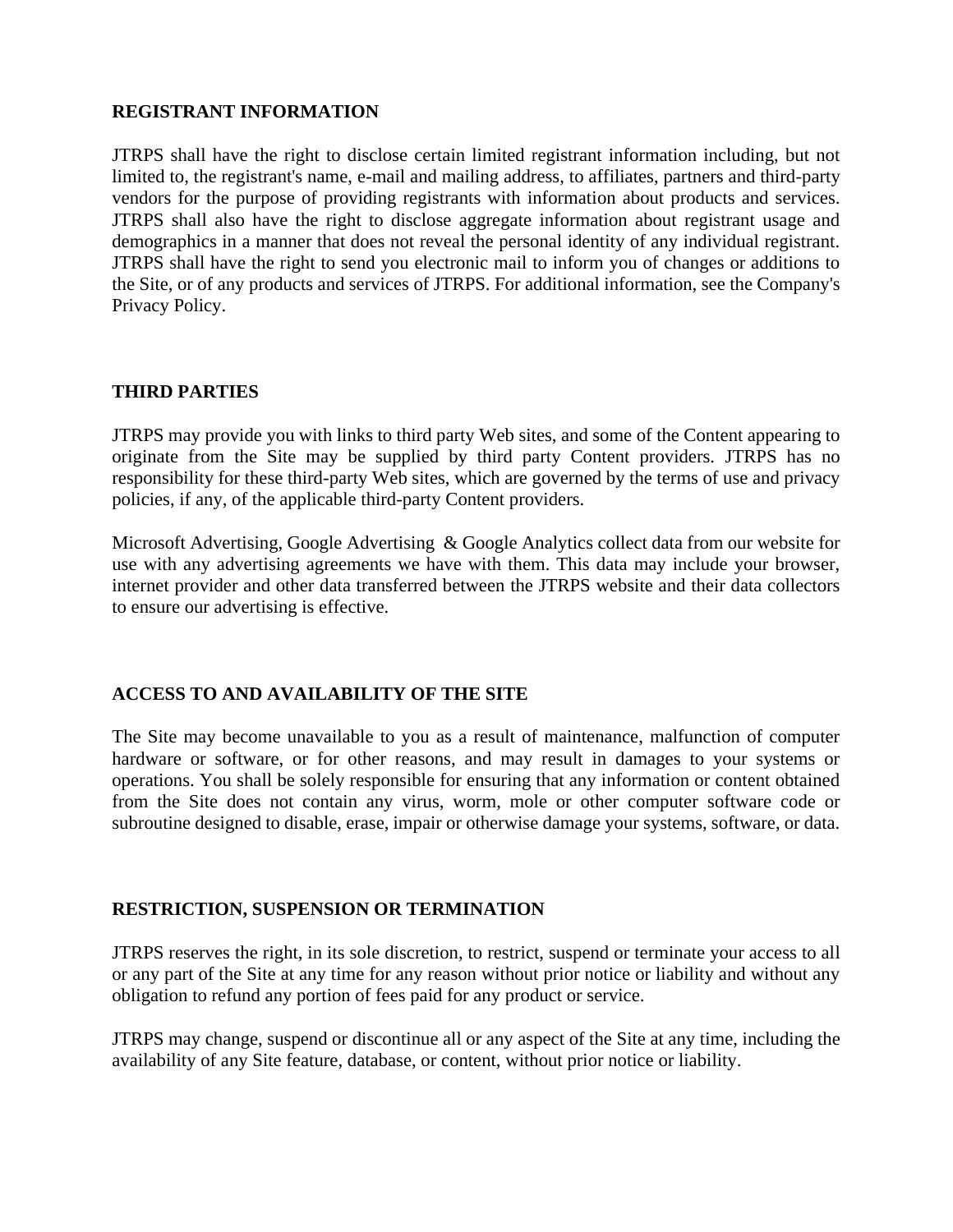### **DISCLAIMER OF WARRANTIES**

THE SITE AND THE CONTENT ARE DISTRIBUTED ON AN "AS IS, AS AVAILABLE" BASIS. NEITHER JTRPS, THIRD PARTY CONTENT PROVIDERS NOR THEIR RESPECTIVE AGENTS MAKE ANY WARRANTIES OF ANY KIND, EITHER EXPRESS OR IMPLIED, INCLUDING, WITHOUT LIMITATION, WARRANTIES OF TITLE OR IMPLIED WARRANTIES OF MERCHANTABILITY OR FITNESS FOR A PARTICULAR PURPOSE, WITH RESPECT TO THE SITE, ANY CONTENT OR ANY PRODUCTS OR SERVICES SOLD OR DISTRIBUTED THROUGH THE SITE. YOU EXPRESSLY AGREE THAT THE ENTIRE RISK AS TO THE QUALITY AND PERFORMANCE OF THE SITE AND THE ACCURACY OR COMPLETENESS OF THE CONTENT IS ASSUMED SOLELY BY YOU. NEITHER JTRPS NOR ANY PROVIDER OF THIRD PARTY CONTENT OR THEIR RESPECTIVE AGENTS WARRANTS THAT THE SITE WILL BE UNINTERRUPTED OR ERROR-FREE; NOR DOES JTRPS, ANY THIRD PARTY CONTENT PROVIDER, OR THEIR RESPECTIVE AGENTS MAKE ANY WARRANTY AS TO THE RESULTS TO BE OBTAINED FROM USE OF THE SITE OR THE CONTENT.

#### **LIMITATION OF LIABILITY**

THE SITE AND THE CONTENT ARE PROVIDED "AS IS" WITHOUT WARRANTY OR CONDITION OF ANY KIND. USE OF THE SITE OR THE CONTENT IS AT YOUR OWN RISK. JTRPS DOES NOT MAKE ANY REPRESENTATIONS, WARRANTIES OR CONDITIONS ABOUT THE QUALITY, ACCURACY, RELIABILITY, COMPLETENESS, CURRENCY, OR TIMELINESS OF THE SITE OR THE CONTENT. JTRPS DOES NOT ASSUME ANY RESPONSIBILITY FOR ANY ERRORS, OMISSIONS OR INACCURACIES IN THE SITE OR THE CONTENT.

TO THE FULLEST EXTENT PERMITTED BY LAW, JTRPS DISCLAIMS ALL WARRANTIES, REPRESENTATIONS AND CONDITIONS OF ANY KIND WITH RESPECT TO THE SITE AND THE CONTENT WHETHER EXPRESS, IMPLIED OR COLLATERAL, INCLUDING, WITHOUT LIMITATION, THE IMPLIED WARRANTIES AND CONDITIONS OF MERCHANTABILITY, FITNESS FOR A PARTICULAR PURPOSE AND NON-INFRINGEMENT OR THAT THE SITE OR THE CONTENT ARE OR WILL BE ERROR-FREE OR WILL OPERATE WITHOUT INTERRUPTION. IN NO EVENT WILL JTRPS BE LIABLE, WHETHER BASED ON WARRANTY, CONTRACT, TORT, NEGLIGENCE, STRICT LIABILITY OR ANY OTHER LEGAL THEORY, FOR ANY DAMAGES OR ANY KIND (INCLUDING, WITHOUT LIMITATION, DIRECT, INDIRECT, INCIDENTAL, CONSEQUENTIAL, SPECIAL, EXEMPLARY, PUNITIVE DAMAGES, LOST PROFITS, LOSS OF USE, LOSS OF DATA, PERSONAL INJURY, FINES, FEES, PENALTIES OR OTHER LIABILITIES), WHETHER OR NOT JTRPS IS ADVISED OF THE POSSIBILITY OF SUCH DAMAGES, RESULTING FROM THE USE OF, OR THE INABILITY TO MAKE USE OF, THE SITE OR THE CONTENT.

#### **INDEMNIFICATION**

You hereby agree to indemnify, defend and hold JTRPS, and all of its predecessors, successors, parents, subsidiaries, affiliates, and past and present officers, directors, shareholders, investors, employees, agents, information providers, attorneys, representatives licensors and information